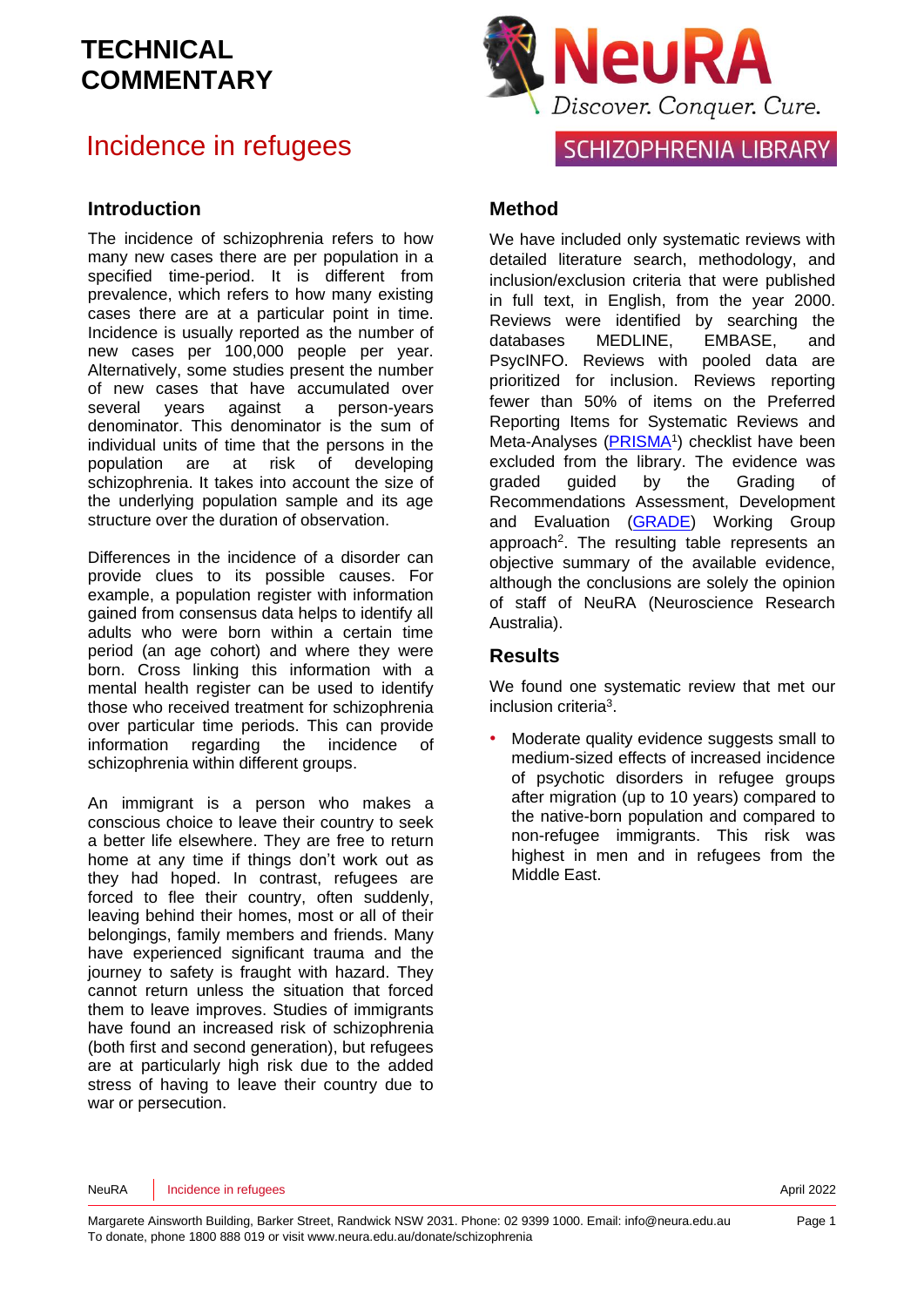# Incidence in refugees



## SCHIZOPHRENIA LIBRARY

| Dapunt J, Kluge U, Heinz A                                                                                                                                                                          |                                                                                                                                                                                                                                                                                                                                                                                                                |  |
|-----------------------------------------------------------------------------------------------------------------------------------------------------------------------------------------------------|----------------------------------------------------------------------------------------------------------------------------------------------------------------------------------------------------------------------------------------------------------------------------------------------------------------------------------------------------------------------------------------------------------------|--|
| Risk of psychosis in refugees: a literature review                                                                                                                                                  |                                                                                                                                                                                                                                                                                                                                                                                                                |  |
| Translational Psychiatry 2017; 7: e1149<br>View review abstract online                                                                                                                              |                                                                                                                                                                                                                                                                                                                                                                                                                |  |
| Comparison                                                                                                                                                                                          | Risk of schizophrenia or other non-affective psychotic disorders<br>in refugees vs. native-born populations and non-refugee<br>immigrants.                                                                                                                                                                                                                                                                     |  |
| <b>Summary of evidence</b>                                                                                                                                                                          | Moderate quality evidence (large samples, unable to assess<br>consistency, some imprecision, direct) suggests small to<br>medium-sized effects of increased incidence of psychotic<br>disorders in refugee groups after migration (up to 10 years)<br>compared to the native-born population and compared to non-<br>refugee immigrants. This risk was highest in men and in<br>refugees from the Middle East. |  |
| Non-affective psychosis in refugees                                                                                                                                                                 |                                                                                                                                                                                                                                                                                                                                                                                                                |  |
| 1 Swedish cohort study, $N = 1,337,790$                                                                                                                                                             |                                                                                                                                                                                                                                                                                                                                                                                                                |  |
| The incidence rate in refugees was 126.4 per 100 000 person years compared to 80.4 in non-<br>refugee immigrant groups and 38.5 in the Swedish-born population.                                     |                                                                                                                                                                                                                                                                                                                                                                                                                |  |
| A significant, small to medium-sized effect of higher incidence of non-affective psychoses in the<br>refugee group at follow-up (8.9 million person-years) compared to the Swedish-born population; |                                                                                                                                                                                                                                                                                                                                                                                                                |  |
| Adjusted for age and sex: HR = 3.61, 95%Cl 2.87 to 4.53, $p < 0.05$                                                                                                                                 |                                                                                                                                                                                                                                                                                                                                                                                                                |  |
| Adjusted for disposable income and population density: HR = $2.90$ , 95%Cl 2.31 to 3.64, $p < 0.05$                                                                                                 |                                                                                                                                                                                                                                                                                                                                                                                                                |  |
| A significant, small effect of higher incidence of non-affective psychoses in the refugee group at<br>follow-up (8.9 million person-years) compared to non-refugee immigrants;                      |                                                                                                                                                                                                                                                                                                                                                                                                                |  |
| Adjusted for age and sex: HR = 1.58, 95%Cl 1.26 to 1.99, $p < 0.05$                                                                                                                                 |                                                                                                                                                                                                                                                                                                                                                                                                                |  |
| Adjusted for disposable income and population density: HR = 1.66, 95%Cl 1.32 to 2.09, $p < 0.05$                                                                                                    |                                                                                                                                                                                                                                                                                                                                                                                                                |  |
| The risk was higher in men than in women, and higher in refugees from the Middle East than other<br>regions.                                                                                        |                                                                                                                                                                                                                                                                                                                                                                                                                |  |
| 1 Canadian cohort study, $N = 4,284,694$                                                                                                                                                            |                                                                                                                                                                                                                                                                                                                                                                                                                |  |
| The incidence rate in refugees was 72.8 per 100 000 person years compared to 51.7 in non-refugee<br>immigrant groups and 55.6 in the general population.                                            |                                                                                                                                                                                                                                                                                                                                                                                                                |  |
| A significant, small effect of higher incidence of psychotic disorders in the refugee group at follow-<br>up (10 years) compared to non-refugee immigrants;                                         |                                                                                                                                                                                                                                                                                                                                                                                                                |  |
|                                                                                                                                                                                                     |                                                                                                                                                                                                                                                                                                                                                                                                                |  |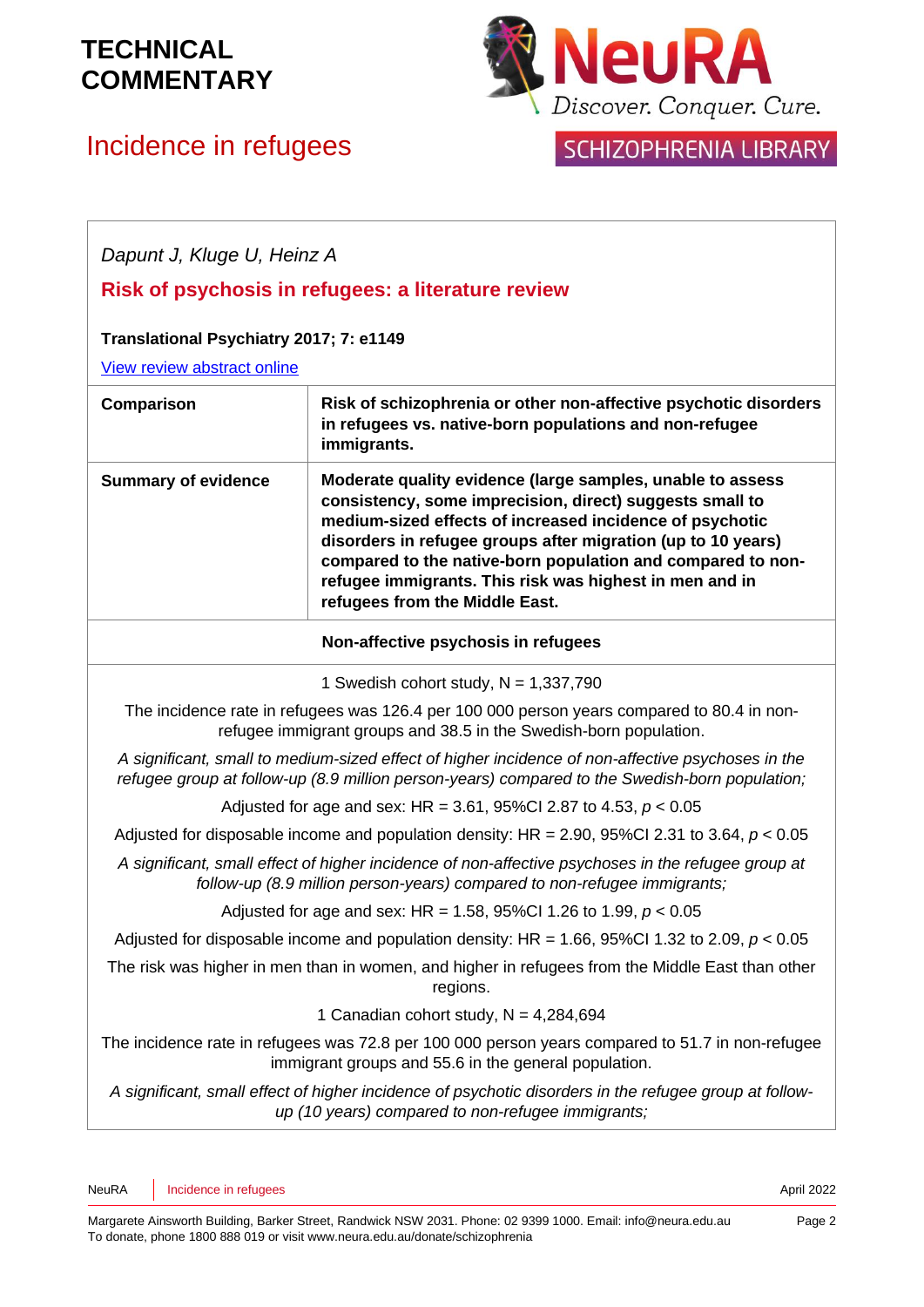# Incidence in refugees



#### SCHIZOPHRENIA LIBRARY

| IRR: 1.27, 95%CI 1.04 to 1.56, $p < 0.05$                                                                                                              |                                                          |  |
|--------------------------------------------------------------------------------------------------------------------------------------------------------|----------------------------------------------------------|--|
| The effect was not significant when compared to the general population;                                                                                |                                                          |  |
| $IRR = 1.24, 95\% CI 0.86$ to 1.81, $p > 0.05$                                                                                                         |                                                          |  |
| The risk was higher in men than in women.                                                                                                              |                                                          |  |
| 1 Danish cohort study, $N = 145,695$                                                                                                                   |                                                          |  |
| A significant, small effect of higher incidence of psychotic disorders in the refugee group at follow-<br>up (8 years) compared to Danish-born people; |                                                          |  |
| RR: 2.03, 95%Cl 1.72 to 2.40, $p < 0.05$                                                                                                               |                                                          |  |
| The risk was higher in men than in women, and higher in refugees from the Middle East than other<br>regions.                                           |                                                          |  |
| <b>Consistency in results</b>                                                                                                                          | Unable to assess; no measure of consistency is reported. |  |
| <b>Precision in results</b>                                                                                                                            | Precise, apart from HRs.                                 |  |
| Directness of results                                                                                                                                  | Direct                                                   |  |

#### Explanation of acronyms

CI = confidence interval, HR = hazard ratio, IRR = incidence rate ratio,  $p$  = statistical probability of obtaining that result ( $p < 0.05$  generally regarded as significant), RR = relative risk, vs. = versus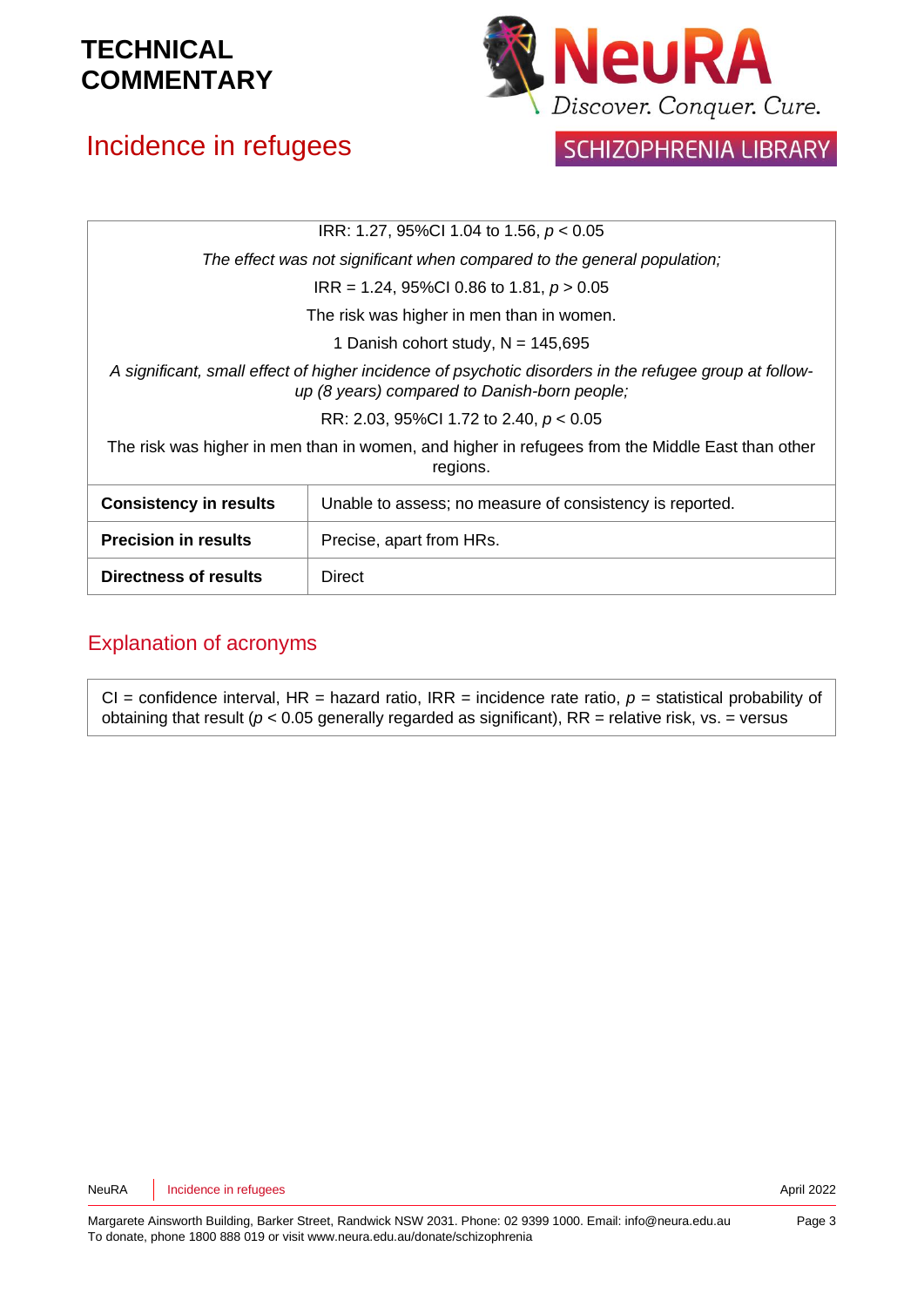### Incidence in refugees

#### Explanation of technical terms

- \* Bias has the potential to affect reviews of both RCT and observational studies. Forms of bias include; reporting bias – selective reporting of results, publication bias - trials that are not formally published tend to show less effect than published trials, further if there are statistically significant differences between groups in a trial, these trial results tend to get published before those of trials without significant differences; language bias – only including English language reports; funding bias - source of funding for the primary research with selective reporting of results within primary studies; outcome variable selection bias; database bias including reports from some databases and not others; citation bias - preferential citation of authors. Trials can also be subject to bias when evaluators are not blind to treatment condition and selection bias of participants if trial samples are sma[ll](#page-5-3)<sup>4</sup>.
- † Different effect measures are reported by different reviews.

Reliability and validity refers to how accurate the instrument is. Sensitivity is the proportion of actual positives that are correctly identified - 100% sensitivity = predict all people who are at high risk as developing psychosis and specificity is the proportion of negatives that are correctly identified - 100% specificity = not predicting anyone as being at high risk if they are truly not.

Weighted mean difference scores refer to mean differences between treatment and comparison groups after treatment (or occasionally pre to post treatment) and in a randomised trial there is an assumption that both groups are comparable on this measure



#### SCHIZOPHRENIA LIBRARY

prior to treatment. Standardized mean differences are divided by the pooled standard deviation (or the standard deviation of one group when groups are homogenous) that allows results from different scales to be combined and compared. Each study's mean difference is then given a weighting depending on the size of the sample and the variability in the data. 0.2 represents a small effect, 0.5 a moderate effect, and 0.8 and over represen[t](#page-5-3)s a large effect<sup>4</sup>.

Odds ratio (OR) or relative risk (RR) refers to the probability of a reduction  $($   $<$  1) or an increase (> 1) in a particular outcome in a treatment group, or a group exposed to a risk factor, relative to the comparison group. For example, a RR of 0.75 translates to a reduction in risk of an outcome of 25% relative to those not receiving the treatment or not exposed to the risk factor. Conversely, a RR of 1.25 translates to an increased risk of 25% relative to those not receiving treatment or not having been exposed to a risk factor. A RR or OR of 1.00 means there is no difference between groups. A medium effect is considered if  $RR > 2$  or  $< 0.5$  and a large effect if  $RR > 5$  or  $< 0.2<sup>5</sup>$  $< 0.2<sup>5</sup>$  $< 0.2<sup>5</sup>$ . InOR stands for logarithmic OR where a lnOR of 0 shows no difference between groups. Hazard ratios measure the effect of an explanatory variable on the hazard or risk of an event.

Correlation coefficients (eg, r) indicate the strength of association or relationship between variables. They are an indication of prediction, but do not confirm causality due to possible and often unforseen confounding variables. An r of 0.10 represents a weak association, 0.25 a medium association and 0.40 and over represents a strong association. Unstandardised (*b*) regression coefficients indicate the average change in the dependent variable associated with a 1 unit change in the independent variable, statistically controlling for the other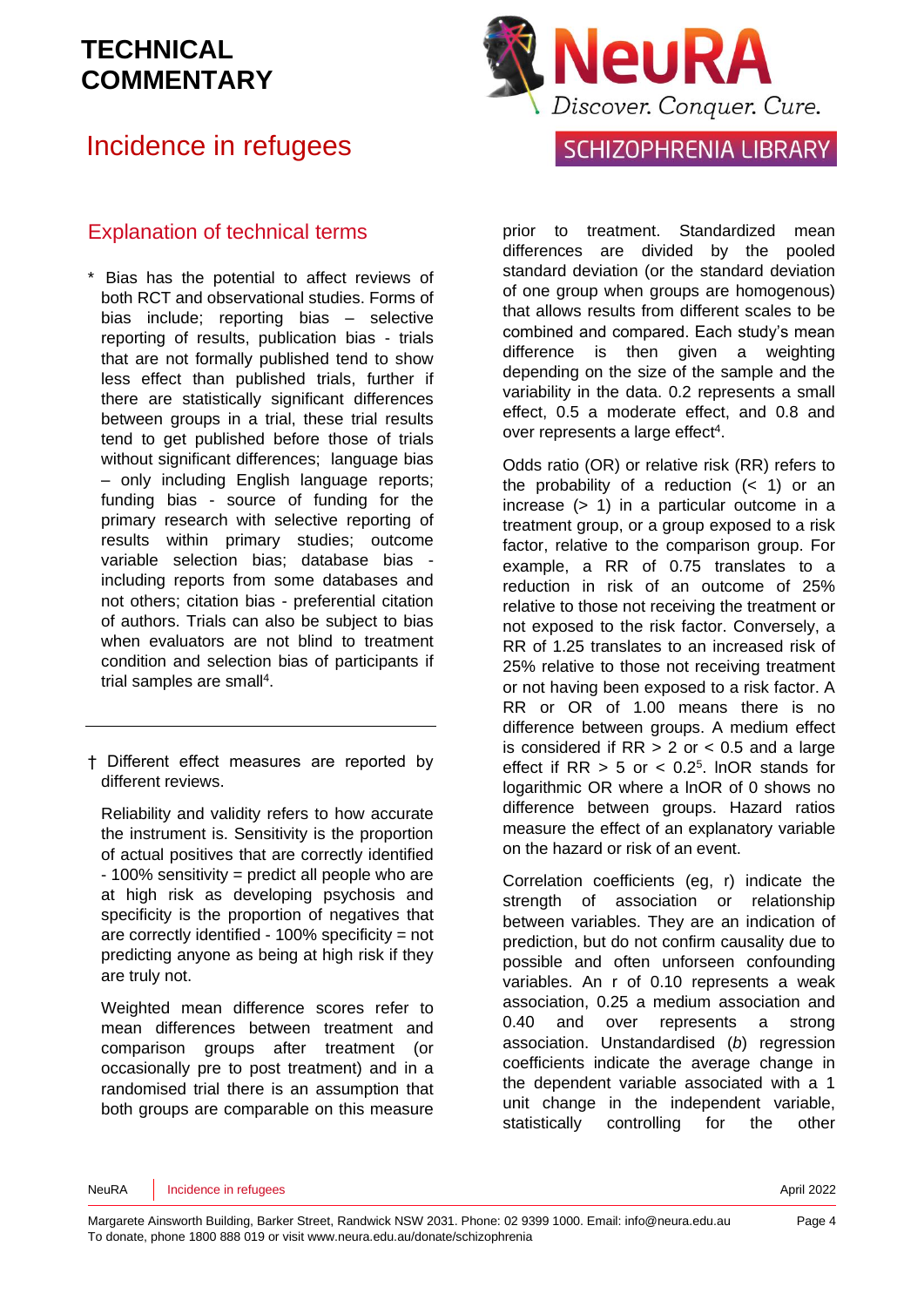### Incidence in refugees

independent variables. Standardised regression coefficients represent the change being in units of standard deviations to allow comparison across different scales.

‡ Inconsistency refers to differing estimates of treatment effect across trials (i.e. heterogeneity or variability in results) that is not explained by subgroup analyses and therefore reduces confidence in the effect estimate. <sup>12</sup> is the percentage of the variability in effect estimates that is due to heterogeneity rather than sampling error (chance) - 0% to 40%: heterogeneity might not be important, 30% to 60%: may represent moderate heterogeneity, 50% to 90%: may be considerable heterogeneity and over this is considerable heterogeneity. I² can be calculated from Q (chi-square) for the test of heterogeneity with the following formula;

$$
I^2=\left(\frac{Q-df}{Q}\right)\times 100\%
$$

§ Imprecision refers to wide confidence intervals indicating a lack of confidence in the effect estimate. Based on GRADE recommendations, a result for continuous data (standardised mean differences, not weighted mean differences) is considered imprecise if the upper or lower confidence limit crosses an effect size of 0.5 in either direction, and for binary and correlation data, an effect size of 0.25. GRADE also recommends downgrading the evidence when sample size is smaller than 300 (for binary data) and 400 (for continuous data), although for some topics, this criteria should be relaxe[d](#page-5-5)<sup>6</sup>.

║ Indirectness of comparison occurs when a comparison of intervention A versus B is not



#### **SCHIZOPHRENIA LIBRARY**

available but A was compared with C and B was compared with C that allows indirect comparisons of the magnitude of effect of A versus B. Indirectness of population, comparator and or outcome can also occur when the available evidence regarding a particular population, intervention, comparator, or outcome is not available so is inferred from available evidence. These inferred treatment effect sized are of lower quality than those gained from head-to-head comparisons of A and B.